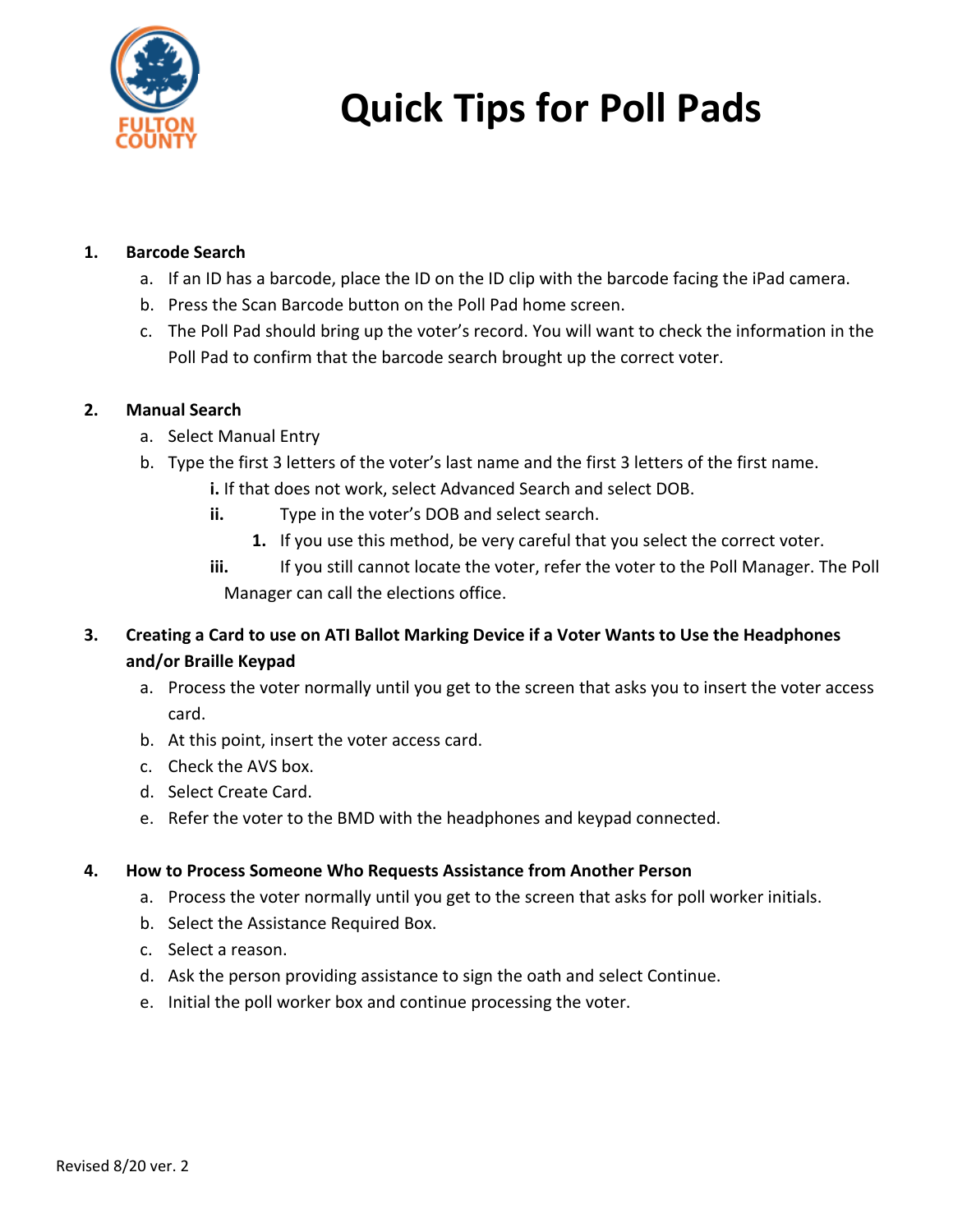## **5. How to Spoil a Ballot**

- a. Ask the voter to write "SPOILED" on the ballot. On a "Spoiled and Unaccompanied Ballot Recap Sheet" complete a row for each spoiled ballot.
- b. Look up the voter by scanning the voter's ID or by conducting a manual search.
- c. When you see the voter's record, it should say "Voted."
- d. Click the Settings Gear next to the voter's name.
- e. Type in the password. Password is in the Letter of Instructions which is in the Orange Binder.
- f. Select "Cancel Voter Check-in" from the dropdown menu.
- g. When asked if you want to spoil a ballot, select Yes.
- h. Select the ballot style and select Spoil Ballot.
- i. Type in the poll worker's name, and select reason from the drop-down menu. Select Next.
- j. The poll worker should sign on the following screen and select Submit.
- k. Check-in the voter again to issue a new voter access card.

### **6. What if a voter is flagged as being an Absentee voter?**

#### a. **If a voter requested a ballot by mail and has the ballot to surrender:**

- i. Confirm that the ballot is contained in the envelope and mark "Spoiled" on the envelope.
- ii.This ballot should be returned on Election Night to the county office.
- iii. Continue through the voter certificate process with the voter and encode a voter card.

#### b. **If a voter requested a ballot by mail and does not have the ballot with them at the polls:**

- i. The ballot could be at their home, in the mail on the way to the voter, or on the way back to the county office.
- ii.As long as the ballot has not been received back by the county office, the issued ballot can be cancelled so the voter can vote in person.
- iii. Call the Registration office to determine whether or not the ballot has been received.

## **If you are unable to reach the Registration office the voter cannot voter electronically and must be processed as a Provisional Voter (code PR).**

#### iv. **If the ballot has been received and is considered "cast." Follow these steps:**

- **1.** Inform voter that their ballot has been received and their vote has been cast for the current election.
- **2.** If they have concerns, provide them with the name and phone number of the person at the county office that can assist them.
- v. **If the ballot has not been received back at the county office, then follow these steps:**
	- **1.** The voter to complete the Affidavit form provided by the county office to cancel their Absentee by Mail ballot.
	- **2.** Tap the Documentation Provided button.
	- **3.** Continue through the voter certificate process with the voter and encode a voter card.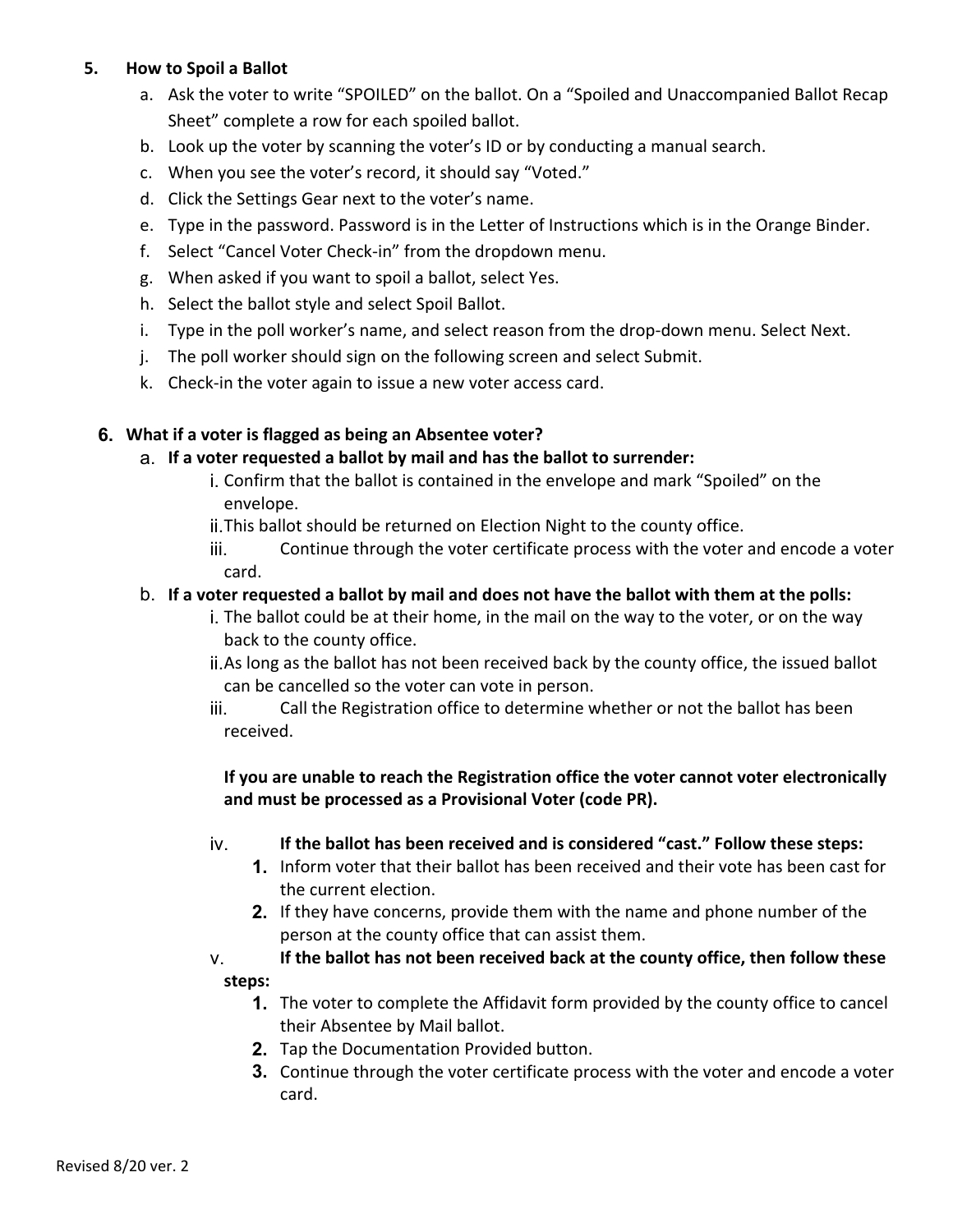- c. **If the voter claims they did not request an Absentee by Mail ballot, provide the voter with the name and phone number of a contact person at the county office to assist them with the issue.**
- **7. Supplemental Voter** If a voter's name cannot be found on the electronic Electors List on the Poll Pad but their name is found on the Supplemental List, the voter will mark a ballot on the BMD using the Manual Ballot Activation Process. A voter on the Supplemental List is a registered voter and entitled to vote electronically.
	- a. On the paper Supplemental List in the EL (election) column write the poll worker's initials.
	- b. Write the voter's name on the Number List of Voters.
	- c. At the BMD, insert the Poll Worker card and enter the password.
	- d. At the next screen press the Ballot Activation button.
	- e. Enter the Ballot Activation Code. The Ballot Activation Code will be unique for each precinct.
	- f. Press Enable AVS Controller to put a check mark in the box.
	- g. Press the Activate button.
	- h. Remove the Poll Worker card and allow the voter to vote in private. Neither the Poll Worker card nor a Voter Access card needs to be inserted for the voter to complete their voting session.

#### **8. Voter not found**

- a. If Scan Barcode and Manual Entry have been used to find a voter, and he or she is still not found, a pop-up will appear reading "No Records Found."
- b. Press "OK" to go back to Voter Lookup.
- c. Once back on the Voter Lookup Screen, press the circle next to ADVANCED.
- d. Clear name fields by pressing x in first and last name boxes before then SEARCH.
- e. Searching or pressing Reset in the middle box.
- f. Lookup voter by using Date of Birth (DOB), press DONE then SEARCH.
- g. If voter is found using Advanced Search, follow same protocol as scan barcode/manual entry to process voter.

#### **9. First Time Voter**

- a. Read Prompt in its entirety.
- b. If voter provides an acceptable for of ID, press ID PROVIDED.
- c. Finish processing voter.
- d. If they are unable or unwilling to provide ID, select NO ID PROVIDED and direct voter to provisional station.

#### **10. Potential Non-Citizen**

- a. Read prompt in its entirety.
- b. If directed by Registration, press UPDATE VOTER STATUS.
- c. Otherwise, press CLOSE and issue the voter a challenged ballot.
- **11. Emergency Paper Ballots**  If an emergency situation makes using the BMDs impossible, impracticable, or if emergency ballots are otherwise needed as determined by the Election Superintendent, the poll officer shall issue the voter an emergency paper ballot that is to be filled out with a pen after verifying the identity of the voter and that the person is a registered voter of the precinct. While the determination of an emergency situation is in the discretion of the election